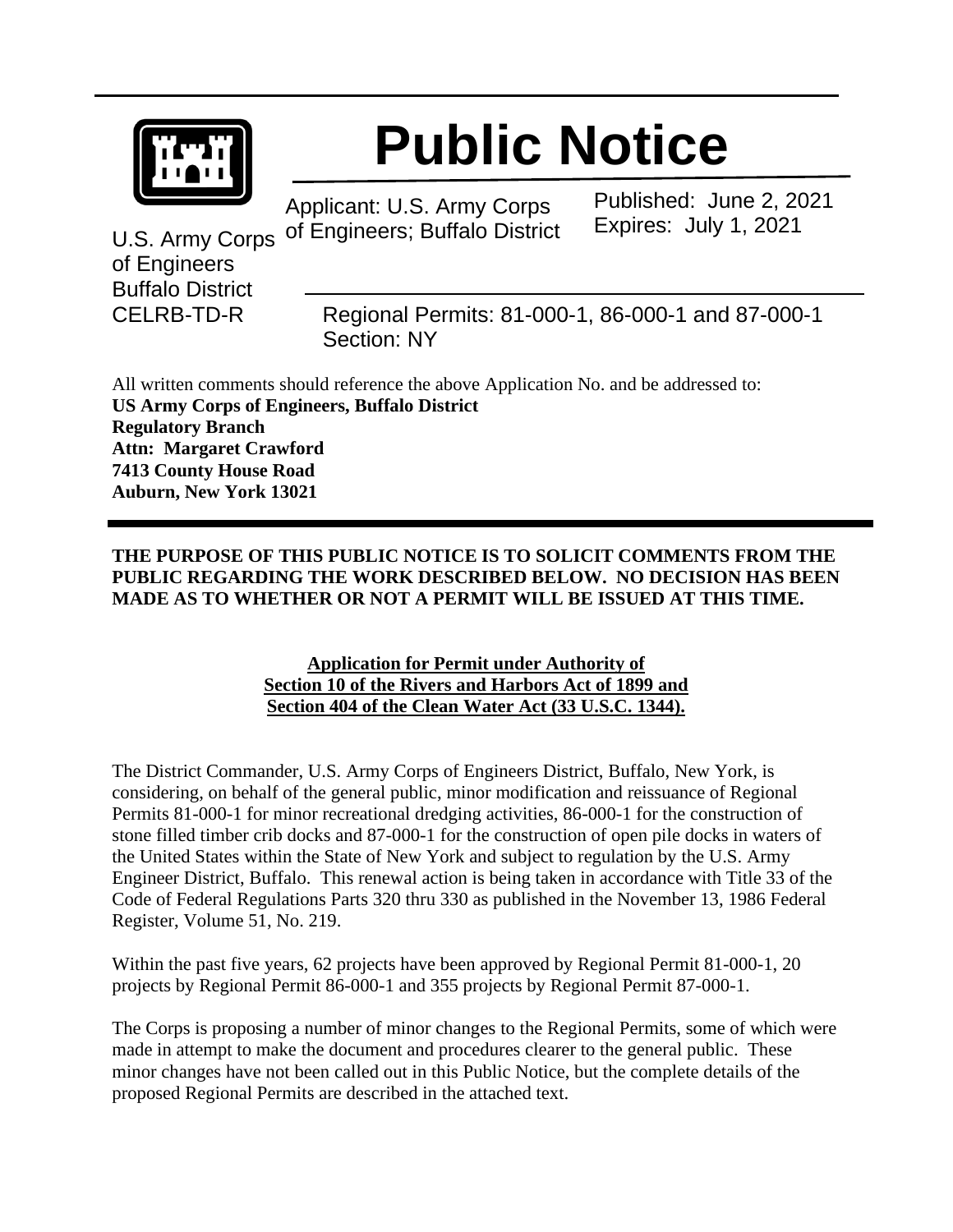Proposed changes to Regional Permit No. 81-000-1 include the following:

- 1) The USACE is considering adding authorization for 'return water' from a contained disposal area to the Regional Permit. This regulated discharge is generally authorized by Nationwide Permit No. 16.
- 2) Special Condition 11 was modified to require Pre-construction notification and written affirmation from this office of the applicability of this permit is required for any project that may adversely impact a barrier beach.
- 3) The USACE is considering the removal of Special Condition No. 12, which requires a Pre-construction notification, and states that this permit does not authorize work in areas designated as erosion hazard areas, unless a permit is obtained under the New York Coastal Erosion Hazard Area Act (Article 34 of the Environmental Conservation Law). Permits are administered by the New York State Department of Environmental Conservation (NYSDEC), municipality, or county.

Proposed changes to Regional Permit No. 86-000-1 include the following:

- 1) Special Condition 17 was modified to require Pre-construction notification and written affirmation from this office of the applicability of this permit is required for any project that may adversely impact a barrier beach.
- 2) The USACE is considering the removal of Special Condition No. 18, which requires a Pre-construction notification, and states that this permit does not authorize work in areas designated as erosion hazard areas, unless a permit is obtained under the New York Coastal Erosion Hazard Area Act (Article 34 of the Environmental Conservation Law). Permits are administered by the New York State Department of Environmental Conservation (NYSDEC), municipality, or county.

Proposed changes to Regional Permit No. 87-000-1 include the following:

- 1) The USACE is considering adding kayak/canoe launches to the list of authorized activities under this Regional Permit. The USACE has received numerous applications for these structures, and has permitted them under Letters of Permission. The USACE has not found situations where these structures are expected to result in more than minimal impacts. We are considering appropriate size limitations to include in the Regional Permit and welcome any recommendations.
- 2) Added clarification to Special Condition No. 7 that any step downs from a dock or deck are counted in the size of the dock or deck.
- 3) The USACE is considering the removal of Special Condition No. 19, which requires a pre-construction notification, and states that a permit does not authorize work in areas designated as erosion hazard areas, unless a permit is obtained under the New York Coastal Erosion Hazard Area Act (Article 34 of the Environmental Conservation Law). Permits are administered by the New York State Department of Environmental Conservation (NYSDEC), municipality, or county.

Complete details of the above-proposed Regional Permits can be found on our website at: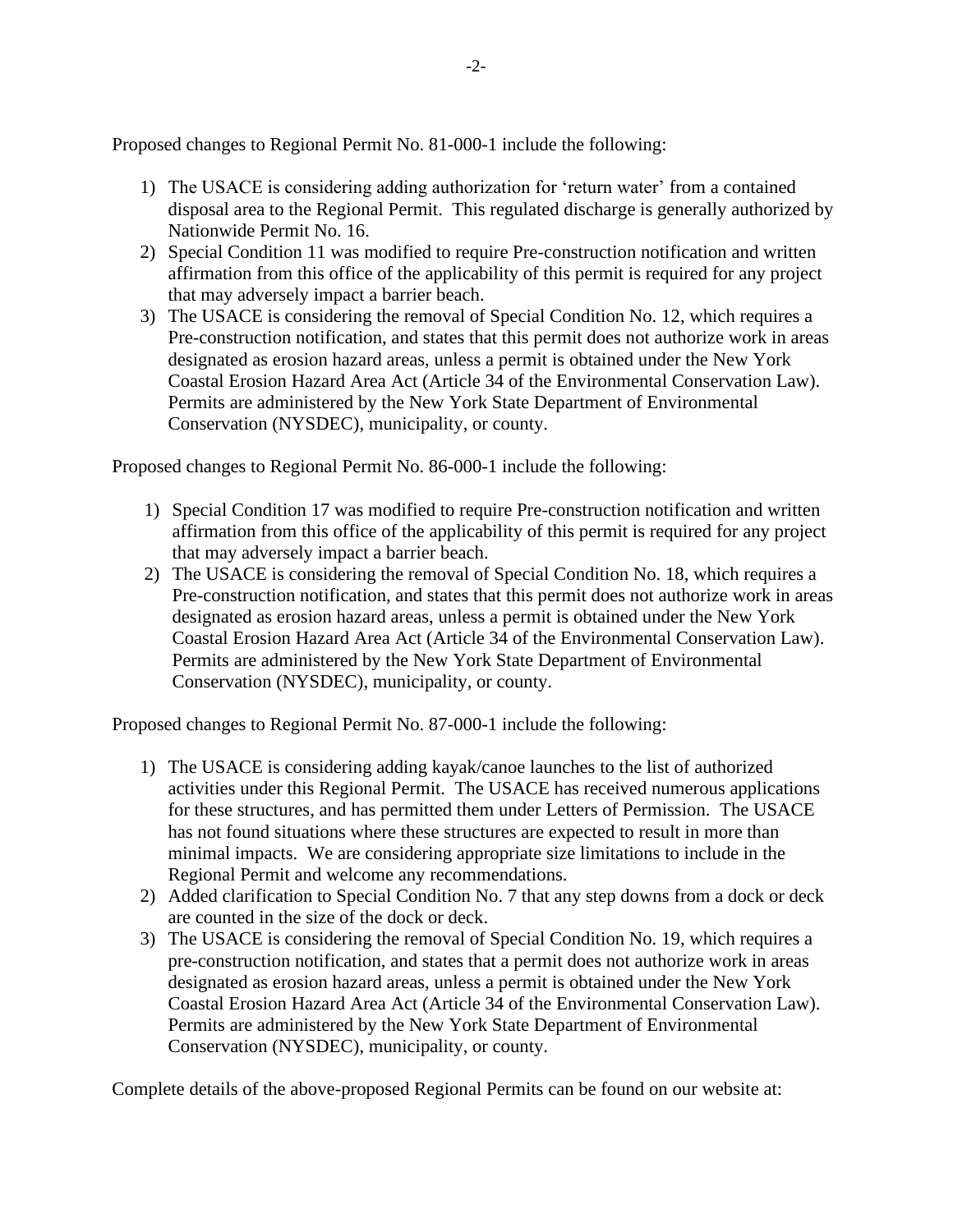[http://www.lrb.usace.army.mil/Missions/Regulatory/ActionsandNotices/PublicNotices.aspx.](http://www.lrb.usace.army.mil/Missions/Regulatory/ActionsandNotices/PublicNotices.aspx) Hard copies of the above-proposed Regional Permits are available upon request.

Comments or questions pertaining to the work described in this notice should reference the Application Number and be directed to the attention of Margaret Crawford who can be contacted at the above address, by calling (315) 835-0058 , or by e-mail at: Margaret.A.Crawford@usace.army.mil. A lack of response will be interpreted as meaning that there is no objection to the work as proposed.

The Corps of Engineers has certified that the proposed activity complies with New York's approved Coastal Zone Management Program and that activities authorized by the Regional Permits will be conducted in a manner consistent with that program. The Corps has submitted its consistency determination to the NYSDOS.

The following authorization(s) may be required for this project:

Water Quality Certification (or waiver thereof) from the New York State Department of Environmental Conservation for Regional Permits 81-000-1 and 86-000-1.

Due to the scope of the Regional Permit, a determination of effect to registered historic properties or properties listed as being eligible for inclusion in the National Register of Historic Places has not been made. An effects determination for historic properties will be made on a project by project basis during the review process. Reference is made to Special Condition No. 17 and Exclusion No. 3 for Regional Permit No. 81-000-1, to Special Condition No. 23 and Exclusion No. 1 of the attached Regional Permit No. 86-000-1 and to Special Condition No. 22 and Exclusion No. 2 of the attached Regional Permit No. 87-000-1.

In addition, due to the scope of the Regional Permit, a determination of effect upon species proposed or designated by the U.S. Department of the Interior as threatened or endangered has not been made. An effects determination for endangered species will be made on a project by project basis during the review process. Reference is made to Special Condition No. 16 and Exclusion No. 8 of the attached Regional Permit No. 81-000-1, to Special Condition No. 22 and Exclusion No. 3 of the attached Regional Permit No. 86-000-1 and to Special Condition No. 21 and Exclusion No. 4 of the attached Regional Permit No. 87-000-1.

Comments submitted in response to this notice will be fully considered during the public interest review for this permit application. All written comments will be made a part of the administrative record which is available to the public under the Freedom of Information Act. The Administrative Record, or portions thereof, may also be posted on a Corps of Engineers internet web site. Due to resource limitations, this office will normally not acknowledge the receipt of comments or respond to individual letters of comment.

Any individual may request a public hearing by submitting their written request, stating the specific reasons for holding a hearing, in the same manner and time period as other comments.

Public hearings for the purposes of the Corps permit program will be held when the District Commander determines he can obtain additional information, not available in written comments,